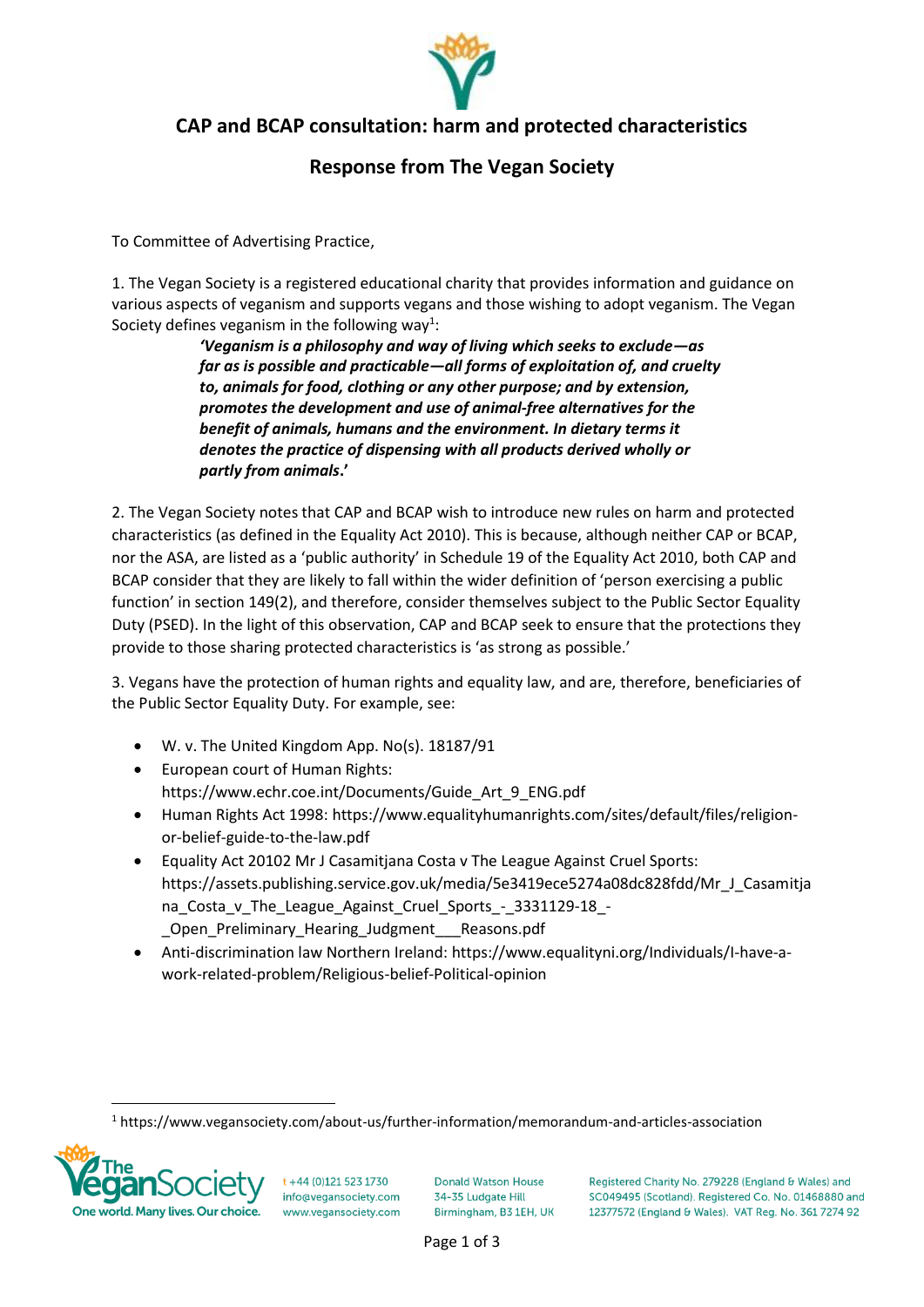

4. The Public Sector Equality Duty is a statutory duty developed to deal with unfairness and prejudice. It requires public bodies to have due regard to the need to:

- Eliminate unlawful discrimination, harassment, victimisation and any other conduct prohibited by the Equality Act 2010.
- Advance equality of opportunity between people who share a protected characteristic and people who do not share it, and,
- Foster good relations between people who share a protected characteristic and people who do not share it.

Guidance states that 'having due regard means consciously thinking about the three aims of the Equality Duty as part of the process of decision-making. This means that consideration of equality issues must influence the decisions reached by public bodies – such as how they develop, evaluate and review policy; how they design, deliver and evaluate services':

https://assets.publishing.service.gov.uk/government/uploads/system/uploads/attachment\_data/file /85041/equality-duty.pdf

Having due regard to the need to advance equality of opportunity involves considering the need to:

- remove or minimise disadvantages suffered by people due to their protected characteristics;
- meet the needs of people with protected characteristics… https://assets.publishing.service.gov.uk/government/uploads/system/uploads/attachment\_ data/file/85041/equality-duty.pdf

Fostering good relations involves tackling prejudice and promoting understanding between people who share a protected characteristic and others. Compliance with the Public Sector Equality Duty may involve treating some people better than others, as far as this is allowed by discrimination law. For example, it may involve making use of an exception or the positive action provisions: https://assets.publishing.service.gov.uk/government/uploads/system/uploads/attachment\_data/file /85041/equality-duty.pdf

5. Despite having legal protection and having a 'protected characteristic' for the purposes of the Equality Act 2010, vegans often find that they have to struggle for inclusion in a world of prejudice towards non-human animals. The Vegan Society receives numerous complaints from vegans, some of which are dealt with through a relevant formal complaints process or workplace grievance. The Vegan Society relies heavily on legal provisions to support vegans, and on public bodies to uphold the law and comply with the Public Sector Equality Duty when vegans are harmed by unfairness, disadvantage and prejudice. The Vegan Society believes that entrenched prejudice towards vegans is evident in a recent ASA ruling<sup>2</sup> regarding the AHDB 'We Eat Balanced' campaign (case G21-1092229). The proposal by CAP and BCAP to align the concept of harm with protected characteristics, to offer the strongest possible protection is important to vegans and veganism.

<sup>2</sup> https://www.asa.org.uk/rulings/agriculture-and-horticulture-development-board-g21-1092229-agricultureand-horticulture-development-board.html



 $t + 44$  (0)121 523 1730 info@vegansociety.com www.vegansociety.com **Donald Watson House** 34-35 Ludgate Hill Birmingham, B3 1EH, UK Registered Charity No. 279228 (England & Wales) and SC049495 (Scotland). Registered Co. No. 01468880 and 12377572 (England & Wales). VAT Reg. No. 361 7274 92

Page 2 of 3